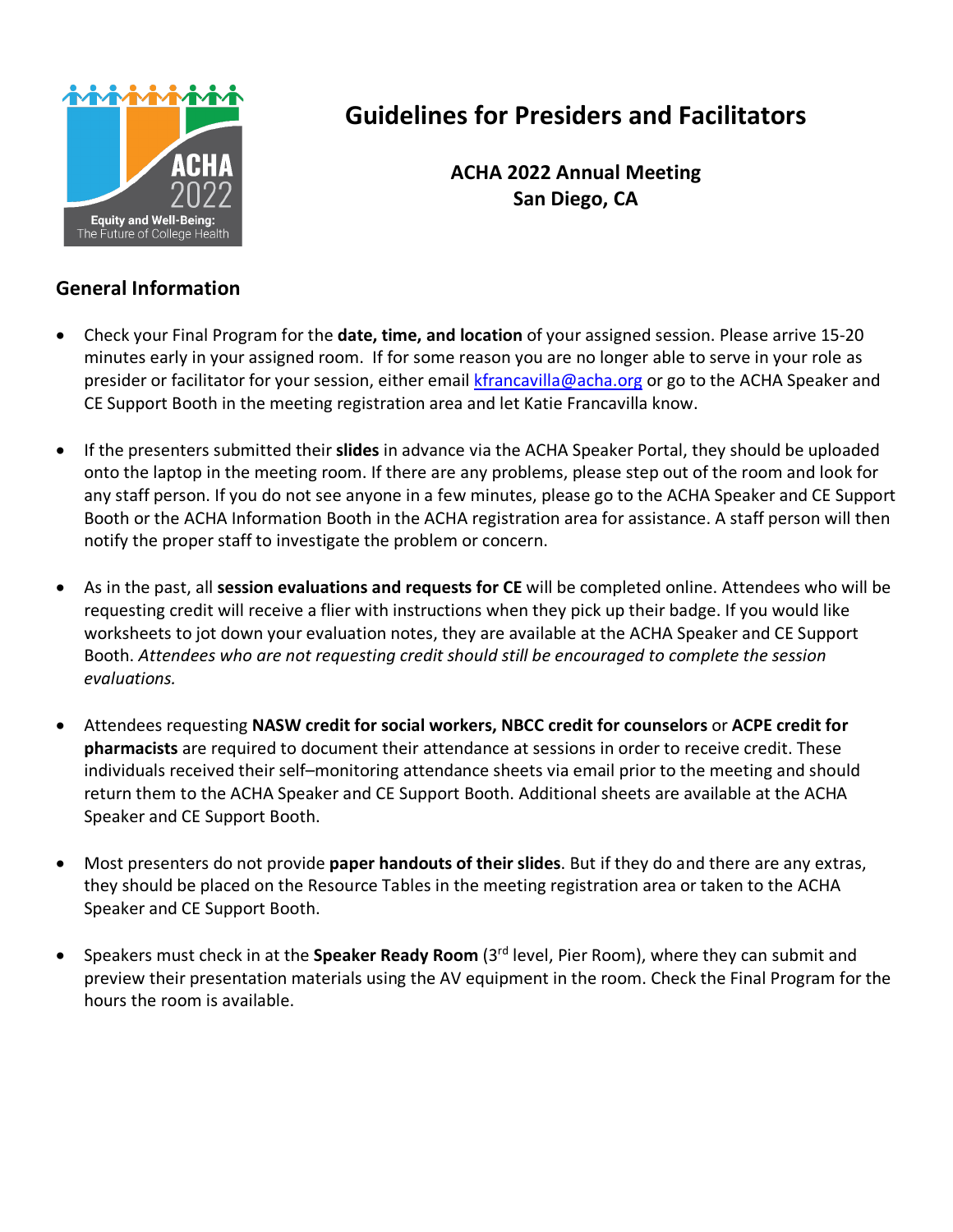## **Presider Responsibilities**

- Please meet your speaker(s) before the session. In the interest of saving time, we are asking that speaker(s) introduce themselves. You should still announce the session title, introduce the primary speaker by name, and then "turn it over" to the speaker(s). **You should have received a scripted introduction via email prior to the meeting**. If you did not receive it or do not have access to it, please go to the ACHA Speaker and CE Support Booth.
- If your session has not been assigned a facilitator, please greet attendees and encourage them to sit in the front of the room. By doing so, you will be able to direct latecomers to appropriate vacant seating. You may also have to encourage attendees to move to the middle seats so others can be seated more easily.
- Assist with distributing any speaker(s) handouts.
- Timekeeper—Please start and end the session on time. It is your responsibility to assist the speaker(s) in staying on time. It is very likely that there is another presentation scheduled following your session in the same room. There will be a two-sided "10 minute" and "5 minute" reminder card in the meeting room to assist with this task. Please **return the card to the podium** after your session so that it can be used for the next session.
- Please ask all attendees in the room to **turn off their cell phones** and other electronic devices or set them to vibrate.
- Remind participants that evaluations of sessions and requests for CE will be completed online.
- The speaker and presider/facilitator evaluations will be conducted online immediately after the meeting. You will receive an email from the ACHA national office with the link to the evaluation. We appreciate your feedback and will use it to make improvements to future meetings!

# **Thank you very much!**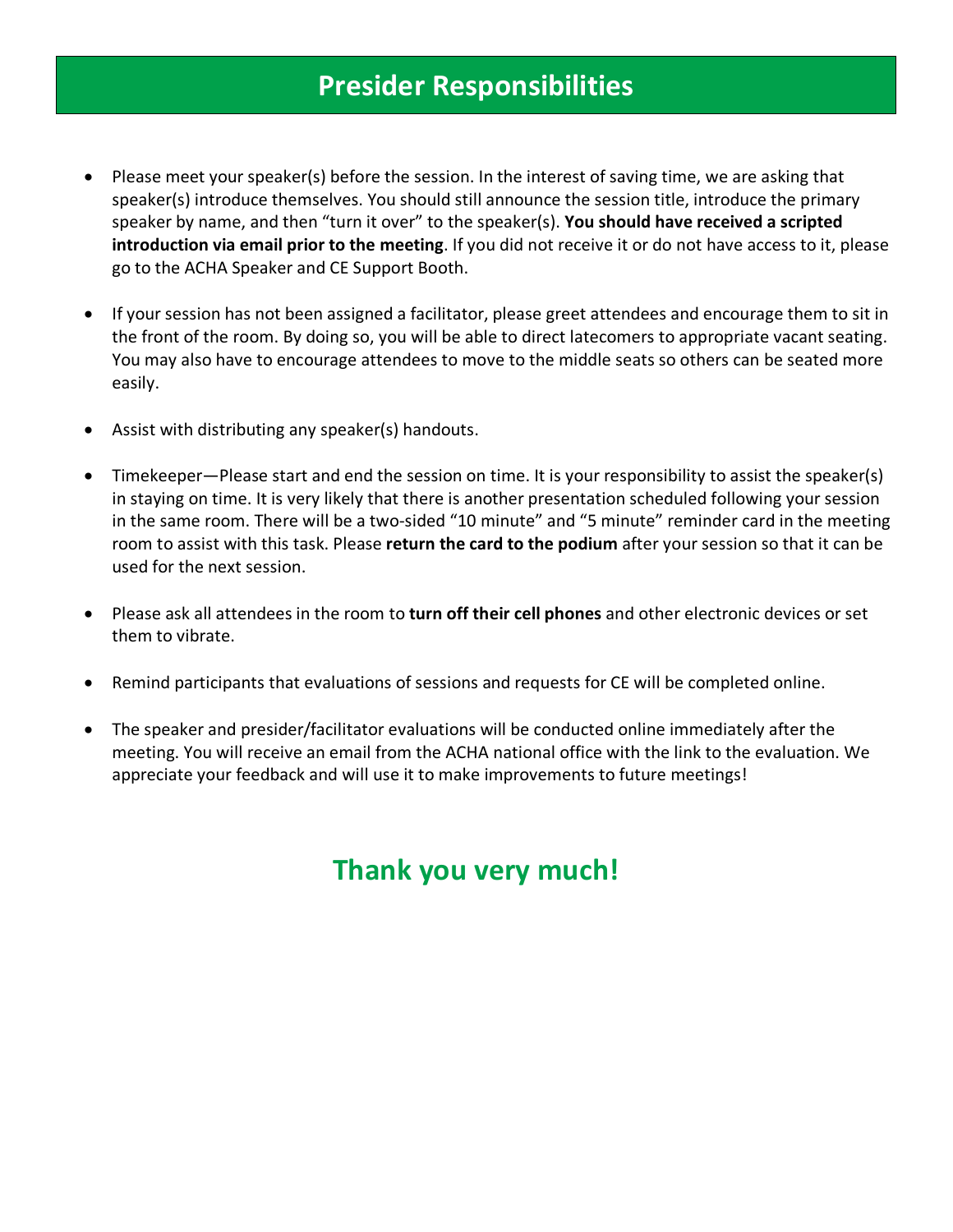## **Facilitator Responsibilities**

- Greet attendees as they come into the room and encourage them to sit in the front of the room. By doing so, you will be able to direct latecomers to appropriate vacant seating. You may also have to encourage attendees to move to the middle seats so others can be seated more easily.
- Remind participants that evaluations of sessions and requests for CE will be completed online.
- Assist with distributing any speaker(s) handouts.
- In some cases, you may have to perform the duties of the presider as well.
- Troubleshoot as needed for the presider and speaker(s).
- The speaker and presider/facilitator evaluations will be conducted online immediately after the meeting. You will receive an email from the ACHA national office with the link to the evaluation. We appreciate your feedback and will use it to make improvements to future meetings!

**Please return the "5/10 minute" card to the podium after your session so that it can be used for the next session.**

# **Thank you very much!**